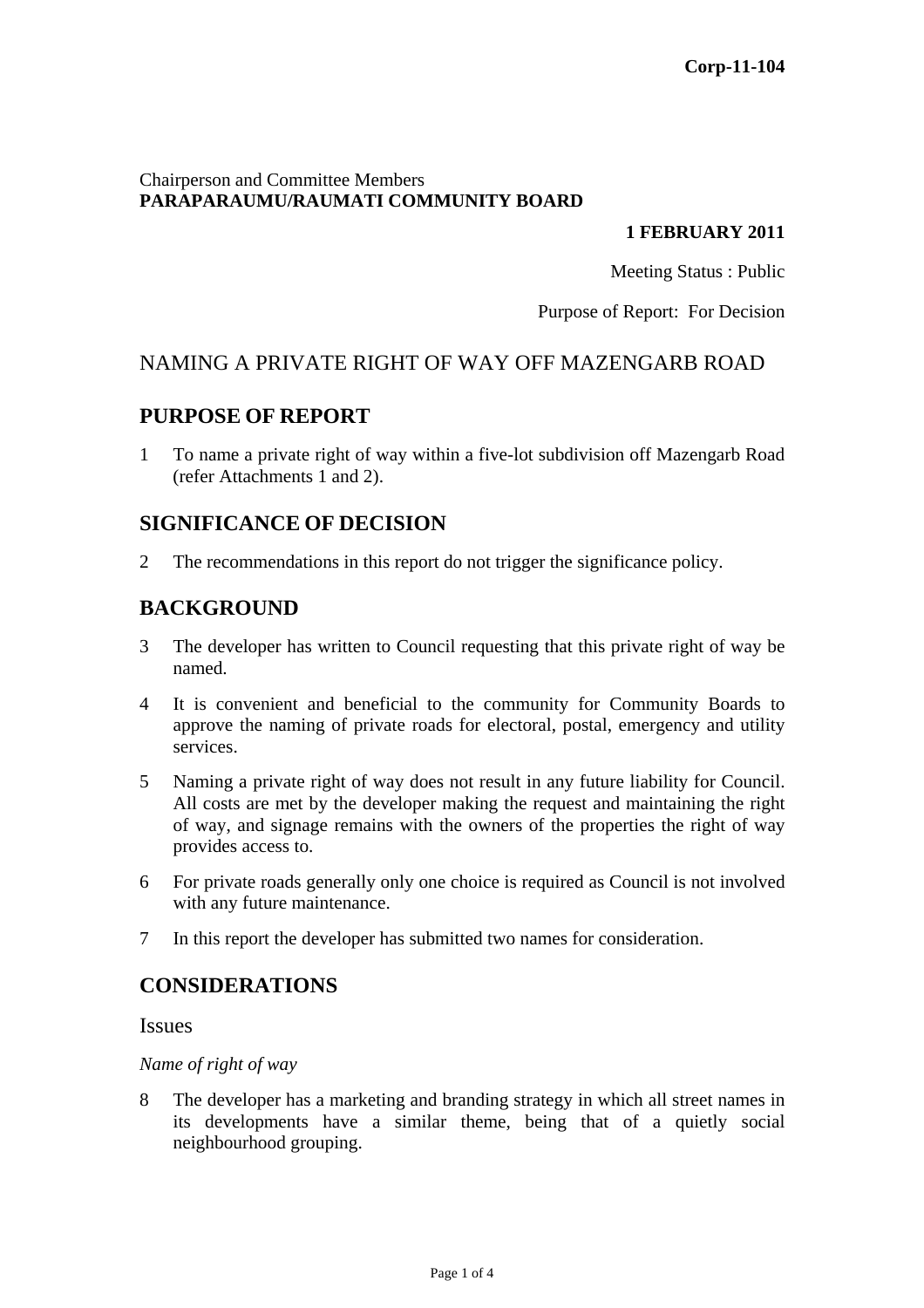- 9 The developer completed a subdivision in 2000/2001 at the end of Moana Road in Paraparaumu. The right of way in this subdivision is named "Cabernet Close".
- 10 In keeping with this marketing concept, the developer has submitted a choice of two names for consideration for this subdivision:
	- i) Pinot Place;
	- ii) Merlot Mews.

#### *Public Road*

- 11 Access to the new development is via a current road reserve.
- 12 A Council resolution in 2007 (MSP-07-673) resolved that the road reserve that the right-of-way joins be vested by Council as road, pursuant to section 111 of the Reserve Act 1977. The vesting of this road reserve as a road will not occur until a completion certificate (a '224') has been issued to the developer.
- 13 Once vested as a road it should be named to aid emergency services, postal, courier and council processes such as service requests. However, the appearance of the public 'road' built by the development to provide the link to Mazengarb is little more than an access way 35 metres long, with no properties having access off it except for this new development.
- 14 There are two options for naming this new section of public road:
	- Adopt the same name as that proposed for the private right-of-way; or
	- Adopt another name for the public road.
- 15 Adopting the same name as the developer proposes for the right-of-way over both the public road and right-of-way would result in only one name being applied to what is a very short stretch of public road and private right-of-way. A single street sign on Mazengarb would be all that is required and Council meets the requirement to provide street name and numbers to the development.
- 16 However, the proposed names from the developer do not meet Council's aspirations for road names, and should not be considered as suitable.
- 17 There are no plans to link Hollis Road to Mazengarb, but should this occur in the future the road name over the public section of road would need to be revoked for either of the above options, and Hollis Road would be used.
- 18 Should the Community Board not wish to have one of the recommended names applied to the public road as well as the private right-of-way, Council staff will initiate a process of consultation and research to find a suitable name for the public road and will report back to the Community Board at its meeting on 15 March. If this approach is taken by the Community Board it is recommended that the naming of the private right-of-way is considered now so that the developer can complete their requirements and apply for the 224 certificate.

## Financial Considerations

19 The cost of signage for this subdivision has been paid for as a condition of the resource consent.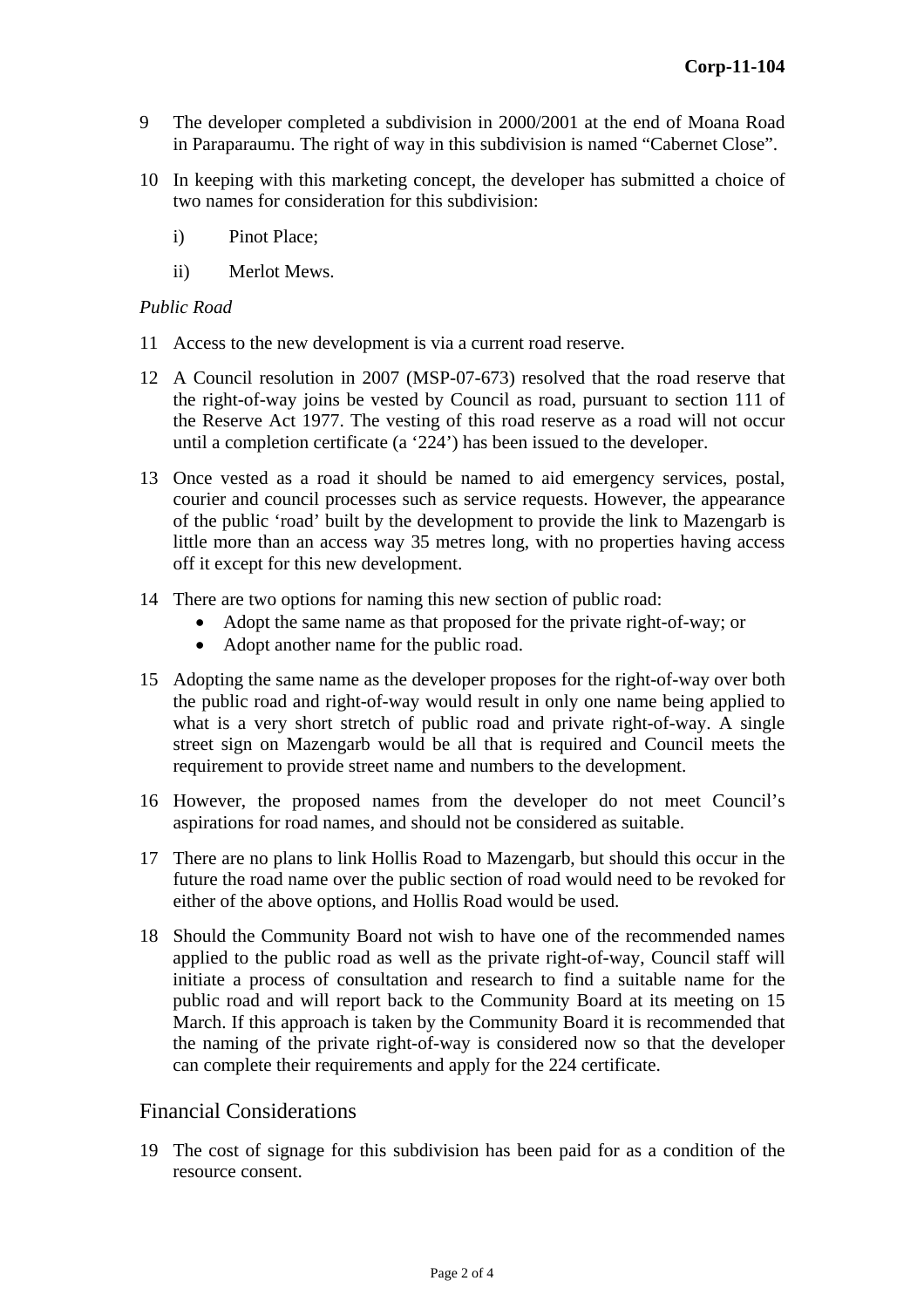## Legal Considerations

20 The Council and the Community Boards can name roads pursuant to section 319 of the Local Government Act 1974.

## Delegation

- 21 The Community Board has the delegated authority under Part D Roading 7.14 of the Governance Structure, which states:
	- *7.14 Authority to consider and either approve or reject officer recommendations under the Council Street Naming policy in respect of:*
		- *names of roads within the District;*
		- *alteration of the name of any road, or part of any road, within the District.*

*If all proposed names are rejected the Community Board may request the Chief Executive to undertake further consultation and provision of a more suitable name.* 

### **Consultation**

- 22 Consultation has occurred with the developer of the subdivision.
- 23 Consultation with local iwi only occur when public roads are to be named.

## Policy Implications

24 There are no policy implications.

## Publicity Considerations

25 There are no publicity implications.

## **RECOMMENDATIONS**

26 That the Paraparaumu/Raumati Community Board rejects the proposed names and request that other names be proposed for the public road, which would be used for the right-of-way properties, and that these are brought back to the Community Board meeting in March.

#### OR

- 27 That the Paraparaumu/Raumati Community Board approve the name:
	- i) Pinot Place; or
	- ii) Merlot Mews.